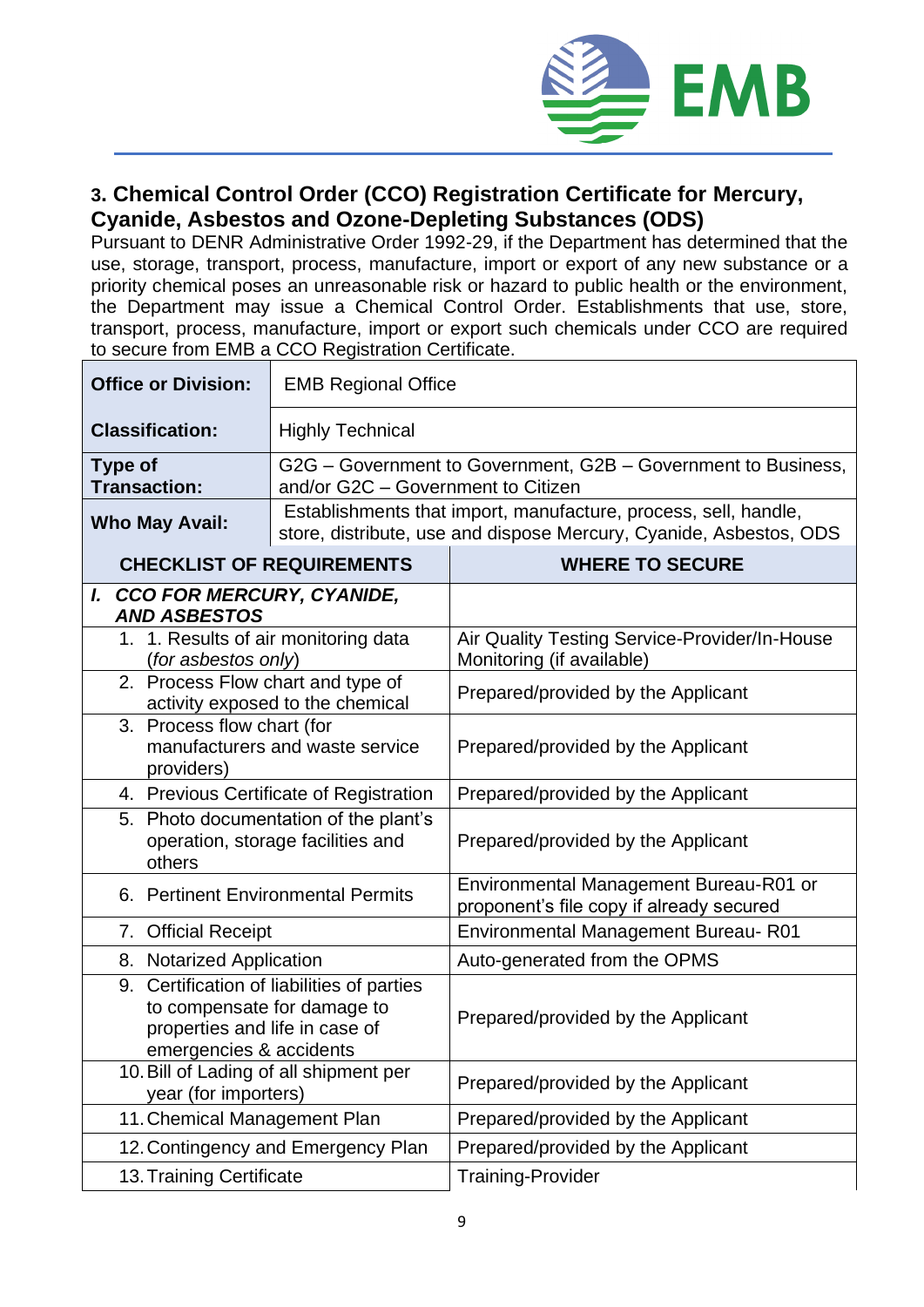

| 14. Self-Monitoring Report                                                                                                                            |                      | Prepared/provided by the Applicant                                      |                                  |                                     |
|-------------------------------------------------------------------------------------------------------------------------------------------------------|----------------------|-------------------------------------------------------------------------|----------------------------------|-------------------------------------|
| 15. List of Projected Users/Customers<br>with Corresponding Volume                                                                                    |                      | Prepared/provided by the Applicant                                      |                                  |                                     |
| <b>II. CCO FOR ODS</b>                                                                                                                                |                      |                                                                         |                                  |                                     |
| 1. Photocopy of DTI Certificate of<br><b>Business Name Registration and</b><br>certificate of Accreditation/SEC<br>Articles of Incorporation, if any* |                      | Department of Trade and Industry/Security<br><b>Exchange Commission</b> |                                  |                                     |
| 2. Photocopy of business/mayor's<br>permit*                                                                                                           |                      | Local Government Unit with jurisdiction over<br>the establishment       |                                  |                                     |
| 3. Official Receipt                                                                                                                                   |                      | <b>Environmental Management Bureau-R01</b>                              |                                  |                                     |
| 4. Notarized Application Form                                                                                                                         |                      | Auto-generated from the OPMS                                            |                                  |                                     |
| 5. Description of the applicant's<br>handling procedures, safety<br>precautions and emergency<br>response for the chemical*                           |                      | Prepared/provided by the Applicant                                      |                                  |                                     |
| 6. Copy of the Safety and Data Sheet<br>(SDS)*                                                                                                        |                      | Supplier                                                                |                                  |                                     |
| 7. Company Profile*                                                                                                                                   |                      | Prepared/provided by the Applicant                                      |                                  |                                     |
| 8. Certificate of Training on Handling<br>Chemicals from<br>TESDA/EMB/importers/distributors*                                                         |                      | <b>Training-Provider</b>                                                |                                  |                                     |
| 9. Certificate of Attendance on Ozone<br>Science and CCO for ODS*                                                                                     |                      | Training-Provider                                                       |                                  |                                     |
| 10. DENR Identification Number as<br><b>Hazardous Waste Generator</b>                                                                                 |                      | <b>Environmental Management Bureau-R01</b>                              |                                  |                                     |
| 11. Notarized Annual Report<br>(SUMMARY OF<br>TRANSACTIONS)*                                                                                          |                      | Prepared/provided by the Applicant                                      |                                  |                                     |
| 12. Copy of Previous Certificate of<br>Registration                                                                                                   |                      | Prepared/provided by the Applicant                                      |                                  |                                     |
| <b>CLIENT STEPS</b>                                                                                                                                   | <b>AGENCY ACTION</b> | <b>FEES TO</b><br><b>BE PAID</b>                                        | <b>PROCESSING</b><br><b>TIME</b> | <b>PERSON</b><br><b>RESPONSIBLE</b> |
| 1. Open the OPMS<br>thru emb.gov.ph,<br>and create an<br>account providing<br>the data required<br>in the<br>Registration<br>Page.                    |                      | None                                                                    |                                  |                                     |
| 2. Log in to the log-                                                                                                                                 | 1.<br>Screen         | None                                                                    | 7 days                           | Evaluator/                          |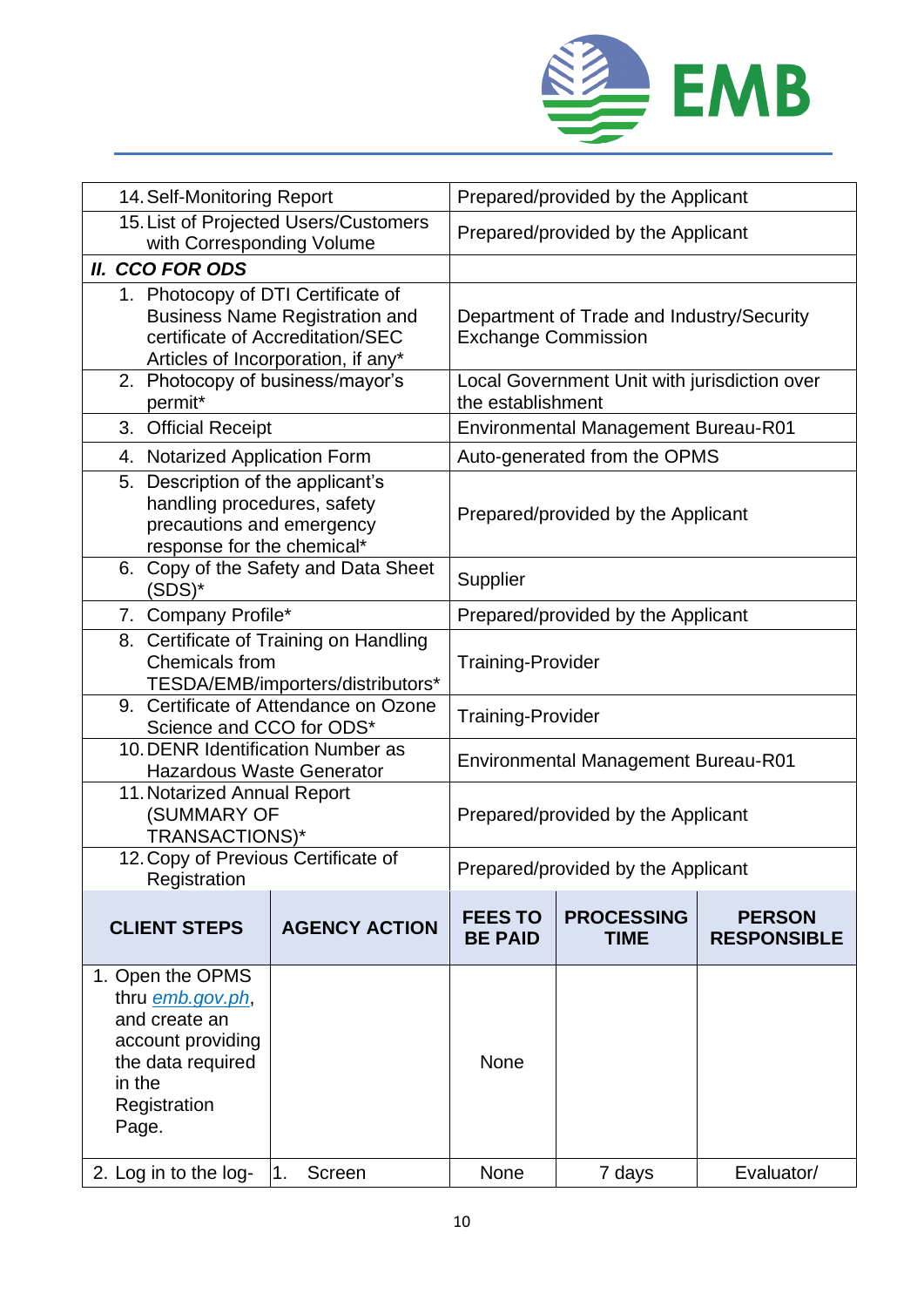

| in page of the<br>OPMS using the<br>e-mail address<br>and password<br>provided during<br>registration;<br>provide all data<br>required and<br>upload the<br>documentary<br>requirements. | completeness<br>and conducts<br>substantive of<br>the submitted<br>information and<br>documents.<br>If complete and<br>substantial,<br>return the<br>application with<br>auto-generated<br><b>Bill of Particulars</b><br>for the payment<br>of necessary<br>fees. Otherwise,<br>application shall<br>be returned to<br>the applicant. |                                                 |           | <b>Section Chief</b>               |
|------------------------------------------------------------------------------------------------------------------------------------------------------------------------------------------|---------------------------------------------------------------------------------------------------------------------------------------------------------------------------------------------------------------------------------------------------------------------------------------------------------------------------------------|-------------------------------------------------|-----------|------------------------------------|
| 3. Print the Order of<br>Payment and<br>proceed to the<br>EMB-R01 for<br>payment                                                                                                         | 2. Prepare Bill of<br><b>Particulars</b>                                                                                                                                                                                                                                                                                              | None                                            | 2 minutes | <b>CHWMS Staff</b>                 |
| 4. Proceed to<br>Finance and<br><b>Admin Division</b><br>for the manual<br>issuance of Order<br>of Payment                                                                               | 3. Manual issuance<br>of Order of<br>Payment                                                                                                                                                                                                                                                                                          | <b>None</b>                                     | 2 minutes | <b>FAD Staff</b>                   |
| 5. Pay the<br><b>Registration Fees</b><br>at the Cashier's<br>Office                                                                                                                     | 4. Accept payment<br>and issue<br><b>Official Receipt</b>                                                                                                                                                                                                                                                                             | ₱2,800.00<br>(Filing<br>Fee)<br>P30.00<br>(DST) | 5 minutes | Cashier                            |
| 6. Upload copy of<br>the Official<br>Receipt in the<br><b>OPMS</b>                                                                                                                       | 5.1. Validate the<br>uploaded proof<br>of payment and<br>draft Certificate;<br>forwardapplicati<br>on to the<br><b>Division Chief</b><br>for<br>recommendation                                                                                                                                                                        | None                                            | 10 days   | Evaluator/<br><b>Section Chief</b> |
|                                                                                                                                                                                          | 5.2. Recommend<br>approval                                                                                                                                                                                                                                                                                                            | None                                            | 5 days    | <b>Division Chief</b>              |